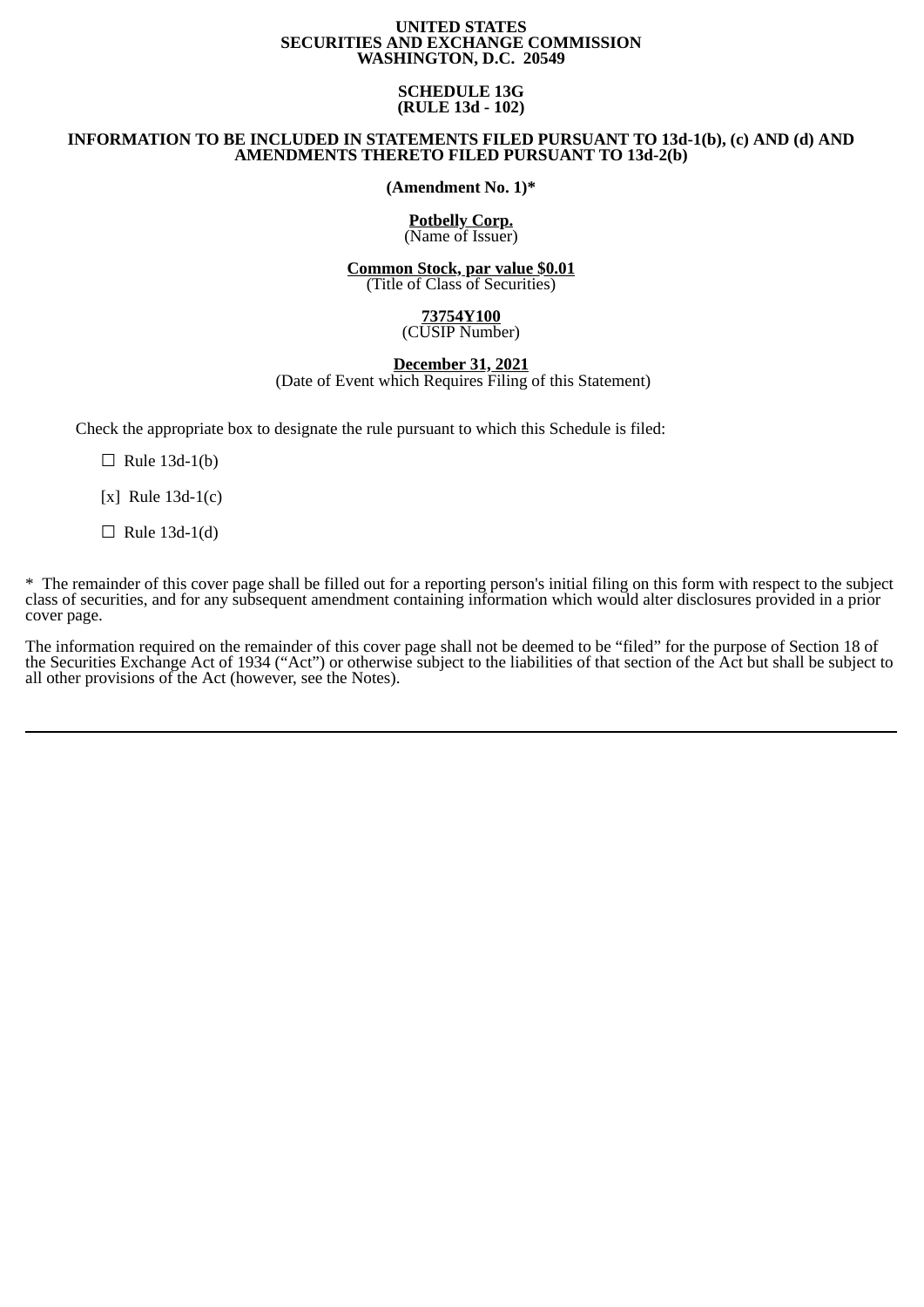| 1.                |                                                                                                             |                                                                             | NAMES OF REPORTING PERSONS                       |                      |  |  |  |  |  |
|-------------------|-------------------------------------------------------------------------------------------------------------|-----------------------------------------------------------------------------|--------------------------------------------------|----------------------|--|--|--|--|--|
|                   |                                                                                                             | The D3 Family Fund, L.P.                                                    |                                                  |                      |  |  |  |  |  |
| $\overline{2}$ .  |                                                                                                             |                                                                             | CHECK THE APPROPRIATE BOX IF A MEMBER OF A GROUP | (a)[x]<br>(b) $\Box$ |  |  |  |  |  |
| 3.                | <b>SEC USE ONLY</b>                                                                                         |                                                                             |                                                  |                      |  |  |  |  |  |
| 4.                |                                                                                                             |                                                                             | CITIZENSHIP OR PLACE OF ORGANIZATION             |                      |  |  |  |  |  |
|                   | Washington                                                                                                  |                                                                             |                                                  |                      |  |  |  |  |  |
| <b>NUMBER OF</b>  |                                                                                                             | 5.                                                                          | <b>SOLE VOTING POWER</b><br>n                    |                      |  |  |  |  |  |
|                   | <b>SHARES</b><br><b>BENEFICIALLY</b><br><b>OWNED BY</b><br><b>EACH</b><br><b>REPORTING</b><br><b>PERSON</b> |                                                                             | <b>SHARED VOTING POWER</b><br>639,124            |                      |  |  |  |  |  |
|                   |                                                                                                             |                                                                             | <b>SOLE DISPOSITIVE POWER</b><br>0               |                      |  |  |  |  |  |
|                   | <b>WITH</b>                                                                                                 | 8.                                                                          | SHARED DISPOSITIVE POWER<br>639,124              |                      |  |  |  |  |  |
| 9.                |                                                                                                             | AGGREGATE AMOUNT BENEFICIALLY OWNED BY EACH REPORTING PERSON<br>639,124     |                                                  |                      |  |  |  |  |  |
| 10.               |                                                                                                             | check box if the aggregate amount in row (9) excludes certain shares $\Box$ |                                                  |                      |  |  |  |  |  |
| 11.               | 2.2%                                                                                                        | PERCENT OF CLASS REPRESENTED BY AMOUNT IN ROW $(9)$                         |                                                  |                      |  |  |  |  |  |
| $\overline{12}$ . | TYPE OF REPORTING PERSON<br>PN                                                                              |                                                                             |                                                  |                      |  |  |  |  |  |

 $\overline{\phantom{0}}$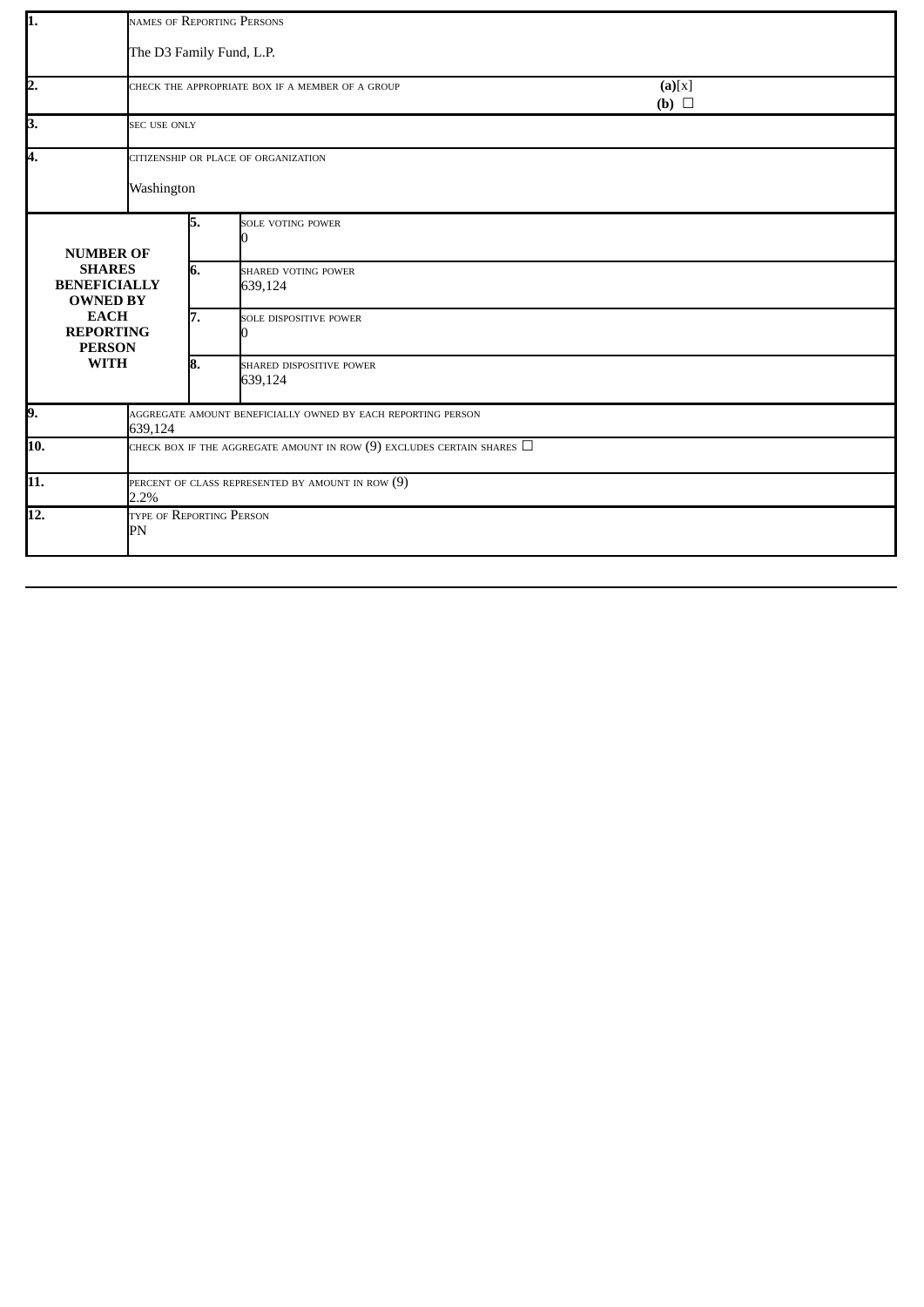| 1.                                                      | NAMES OF REPORTING PERSONS                                                  |    |                                                  |                      |  |  |  |  |
|---------------------------------------------------------|-----------------------------------------------------------------------------|----|--------------------------------------------------|----------------------|--|--|--|--|
|                                                         | The D3 Family Bulldog Fund, L.P.                                            |    |                                                  |                      |  |  |  |  |
| 2.                                                      |                                                                             |    | CHECK THE APPROPRIATE BOX IF A MEMBER OF A GROUP | (a)[x]<br>(b) $\Box$ |  |  |  |  |
| 3.                                                      | <b>SEC USE ONLY</b>                                                         |    |                                                  |                      |  |  |  |  |
| 4.                                                      |                                                                             |    | CITIZENSHIP OR PLACE OF ORGANIZATION             |                      |  |  |  |  |
|                                                         | Washington                                                                  |    |                                                  |                      |  |  |  |  |
| <b>NUMBER OF</b>                                        |                                                                             | 5. | SOLE VOTING POWER                                |                      |  |  |  |  |
| <b>SHARES</b><br><b>BENEFICIALLY</b><br><b>OWNED BY</b> |                                                                             | 6. | <b>SHARED VOTING POWER</b><br>1,267,564          |                      |  |  |  |  |
| <b>EACH</b><br><b>REPORTING</b><br><b>PERSON</b>        |                                                                             | 7. | SOLE DISPOSITIVE POWER                           |                      |  |  |  |  |
| <b>WITH</b>                                             |                                                                             | 8. | SHARED DISPOSITIVE POWER<br>1,267,564            |                      |  |  |  |  |
| 9.                                                      | AGGREGATE AMOUNT BENEFICIALLY OWNED BY EACH REPORTING PERSON<br>1,267,564   |    |                                                  |                      |  |  |  |  |
| 10.                                                     | check box if the aggregate amount in row (9) excludes certain shares $\Box$ |    |                                                  |                      |  |  |  |  |
| 11.                                                     | PERCENT OF CLASS REPRESENTED BY AMOUNT IN ROW (9)<br>4.4%                   |    |                                                  |                      |  |  |  |  |
| 12.                                                     | TYPE OF REPORTING PERSON<br>PN                                              |    |                                                  |                      |  |  |  |  |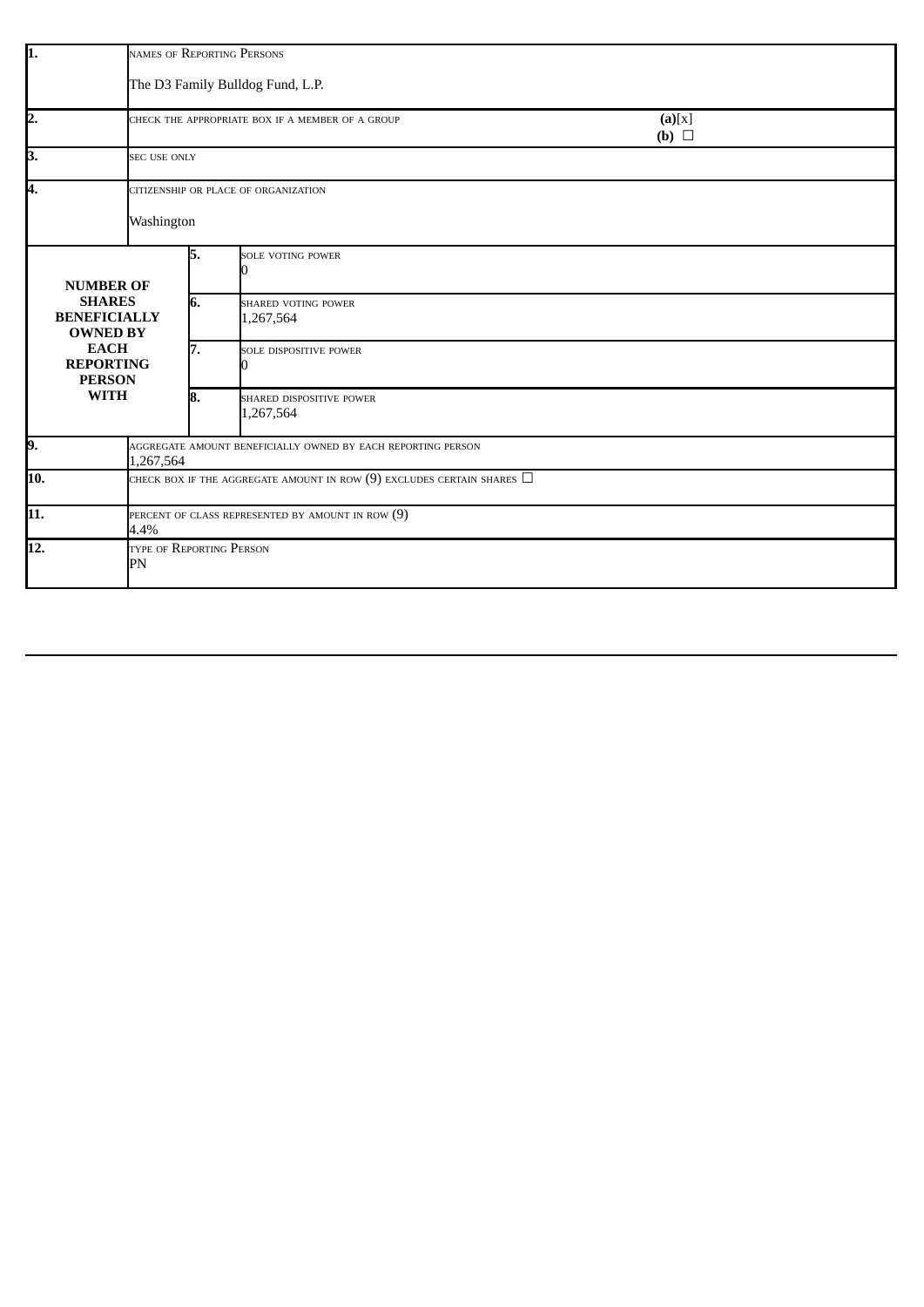| 1.                                                      | NAMES OF REPORTING PERSONS                                                  |     |                                                  |                      |  |  |  |  |
|---------------------------------------------------------|-----------------------------------------------------------------------------|-----|--------------------------------------------------|----------------------|--|--|--|--|
|                                                         | Benedict Value Fund, L.P.                                                   |     |                                                  |                      |  |  |  |  |
| $\overline{2}$ .                                        |                                                                             |     | CHECK THE APPROPRIATE BOX IF A MEMBER OF A GROUP | (a)[x]<br>(b) $\Box$ |  |  |  |  |
| 3.                                                      | <b>SEC USE ONLY</b>                                                         |     |                                                  |                      |  |  |  |  |
| Ā.                                                      | CITIZENSHIP OR PLACE OF ORGANIZATION                                        |     |                                                  |                      |  |  |  |  |
|                                                         | Delaware                                                                    |     |                                                  |                      |  |  |  |  |
| <b>NUMBER OF</b>                                        |                                                                             | 5.  | SOLE VOTING POWER                                |                      |  |  |  |  |
| <b>SHARES</b><br><b>BENEFICIALLY</b><br><b>OWNED BY</b> |                                                                             | 6.  | SHARED VOTING POWER<br>162,624                   |                      |  |  |  |  |
| <b>EACH</b><br><b>REPORTING</b><br><b>PERSON</b>        | 7.                                                                          |     | SOLE DISPOSITIVE POWER                           |                      |  |  |  |  |
| <b>WITH</b>                                             |                                                                             | 18. | SHARED DISPOSITIVE POWER<br>162,624              |                      |  |  |  |  |
| 9.                                                      | AGGREGATE AMOUNT BENEFICIALLY OWNED BY EACH REPORTING PERSON<br>162,624     |     |                                                  |                      |  |  |  |  |
| $\overline{10}$ .                                       | check box if the aggregate amount in row (9) excludes certain shares $\Box$ |     |                                                  |                      |  |  |  |  |
| 11.                                                     | PERCENT OF CLASS REPRESENTED BY AMOUNT IN ROW (9)<br>LESS THAN 1%           |     |                                                  |                      |  |  |  |  |
| $\overline{12}$ .                                       | TYPE OF REPORTING PERSON<br>PN                                              |     |                                                  |                      |  |  |  |  |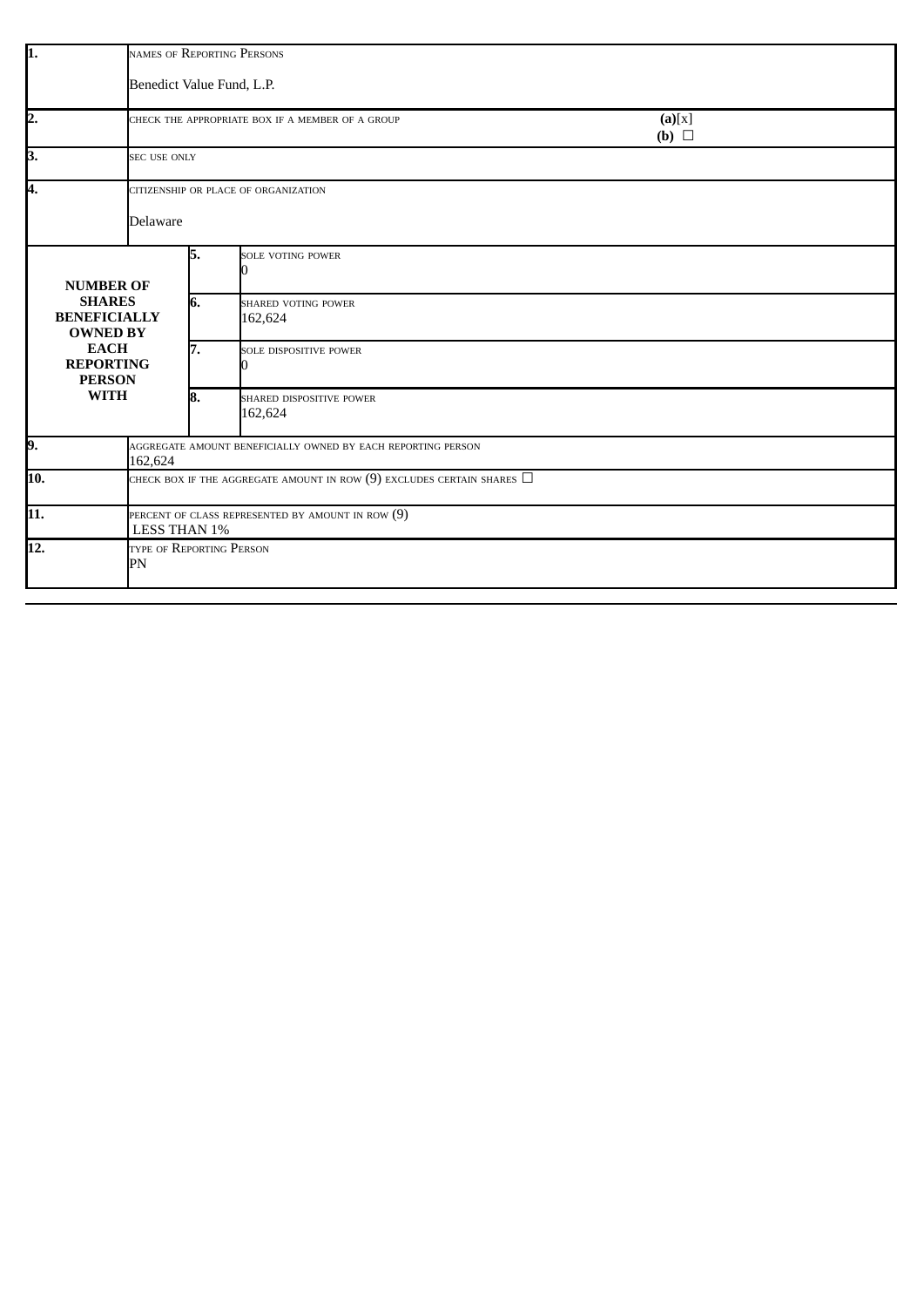| 1.                                                      | NAMES OF REPORTING PERSONS                                                  |                     |                                                  |                      |  |  |  |  |
|---------------------------------------------------------|-----------------------------------------------------------------------------|---------------------|--------------------------------------------------|----------------------|--|--|--|--|
|                                                         | Haredale Ltd.                                                               |                     |                                                  |                      |  |  |  |  |
| 2.                                                      |                                                                             |                     | CHECK THE APPROPRIATE BOX IF A MEMBER OF A GROUP | (a)[x]<br>(b) $\Box$ |  |  |  |  |
| 3.                                                      |                                                                             | <b>SEC USE ONLY</b> |                                                  |                      |  |  |  |  |
| Ā.                                                      | CITIZENSHIP OR PLACE OF ORGANIZATION                                        |                     |                                                  |                      |  |  |  |  |
|                                                         | <b>Bahamas</b>                                                              |                     |                                                  |                      |  |  |  |  |
| <b>NUMBER OF</b>                                        |                                                                             | 5.                  | SOLE VOTING POWER<br>66,942                      |                      |  |  |  |  |
| <b>SHARES</b><br><b>BENEFICIALLY</b><br><b>OWNED BY</b> |                                                                             | 6.                  | <b>SHARED VOTING POWER</b>                       |                      |  |  |  |  |
| <b>EACH</b><br><b>REPORTING</b><br><b>PERSON</b>        | 7.                                                                          |                     | SOLE DISPOSITIVE POWER                           |                      |  |  |  |  |
| <b>WITH</b>                                             |                                                                             | 8.                  | SHARED DISPOSITIVE POWER<br>66,942               |                      |  |  |  |  |
| 9.                                                      | AGGREGATE AMOUNT BENEFICIALLY OWNED BY EACH REPORTING PERSON<br>66,942      |                     |                                                  |                      |  |  |  |  |
| $\overline{10.}$                                        | check box if the aggregate amount in row (9) excludes certain shares $\Box$ |                     |                                                  |                      |  |  |  |  |
| $\overline{11.}$                                        | PERCENT OF CLASS REPRESENTED BY AMOUNT IN ROW (9)<br>Less than $1\%$        |                     |                                                  |                      |  |  |  |  |
| 12.<br>TYPE OF REPORTING PERSON<br>CO                   |                                                                             |                     |                                                  |                      |  |  |  |  |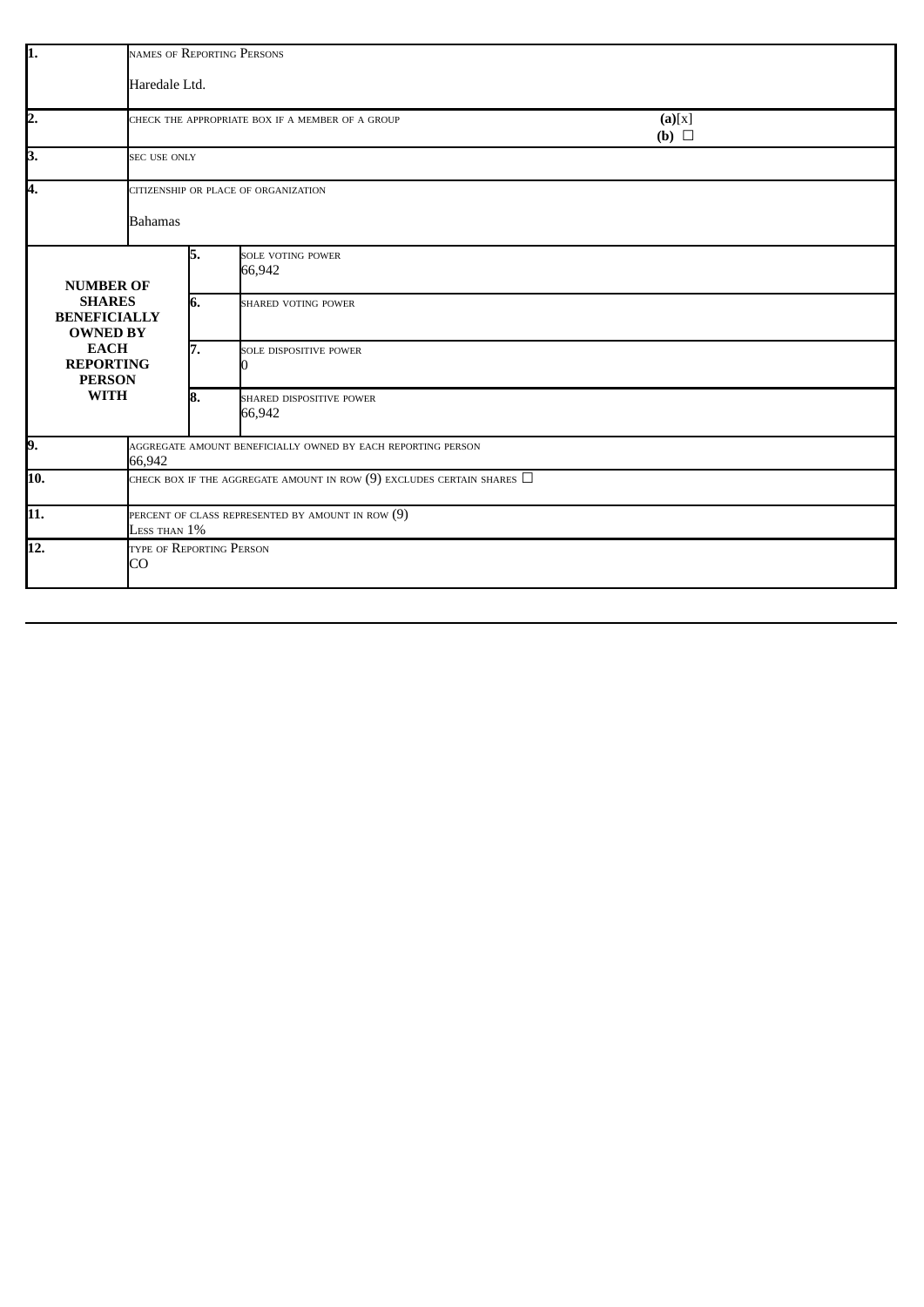| lı.                                                     | NAMES OF REPORTING PERSONS                                                    |     |                                                  |                      |  |  |  |
|---------------------------------------------------------|-------------------------------------------------------------------------------|-----|--------------------------------------------------|----------------------|--|--|--|
|                                                         | Nierenberg Investment Management Company, Inc.                                |     |                                                  |                      |  |  |  |
| 2.                                                      |                                                                               |     | CHECK THE APPROPRIATE BOX IF A MEMBER OF A GROUP | (a)[x]<br>(b) $\Box$ |  |  |  |
| 3.                                                      | <b>SEC USE ONLY</b>                                                           |     |                                                  |                      |  |  |  |
| 4.                                                      | CITIZENSHIP OR PLACE OF ORGANIZATION                                          |     |                                                  |                      |  |  |  |
|                                                         | Washington                                                                    |     |                                                  |                      |  |  |  |
| <b>NUMBER OF</b>                                        |                                                                               | 5.  | SOLE VOTING POWER                                |                      |  |  |  |
| <b>SHARES</b><br><b>BENEFICIALLY</b><br><b>OWNED BY</b> |                                                                               | 6.  | SHARED VOTING POWER<br>2,069,312                 |                      |  |  |  |
| <b>EACH</b><br><b>REPORTING</b><br><b>PERSON</b>        |                                                                               | 17. | SOLE DISPOSITIVE POWER                           |                      |  |  |  |
| <b>WITH</b>                                             |                                                                               | 18. | SHARED DISPOSITIVE POWER<br>2,136,254            |                      |  |  |  |
| 9.                                                      | AGGREGATE AMOUNT BENEFICIALLY OWNED BY EACH REPORTING PERSON<br>2,136,254     |     |                                                  |                      |  |  |  |
| 10.                                                     | CHECK BOX IF THE AGGREGATE AMOUNT IN ROW $(9)$ excludes certain shares $\Box$ |     |                                                  |                      |  |  |  |
| 11.                                                     | PERCENT OF CLASS REPRESENTED BY AMOUNT IN ROW $(9)$<br>7.4%                   |     |                                                  |                      |  |  |  |
| $\overline{12}$ .                                       | TYPE OF REPORTING PERSON<br>CO                                                |     |                                                  |                      |  |  |  |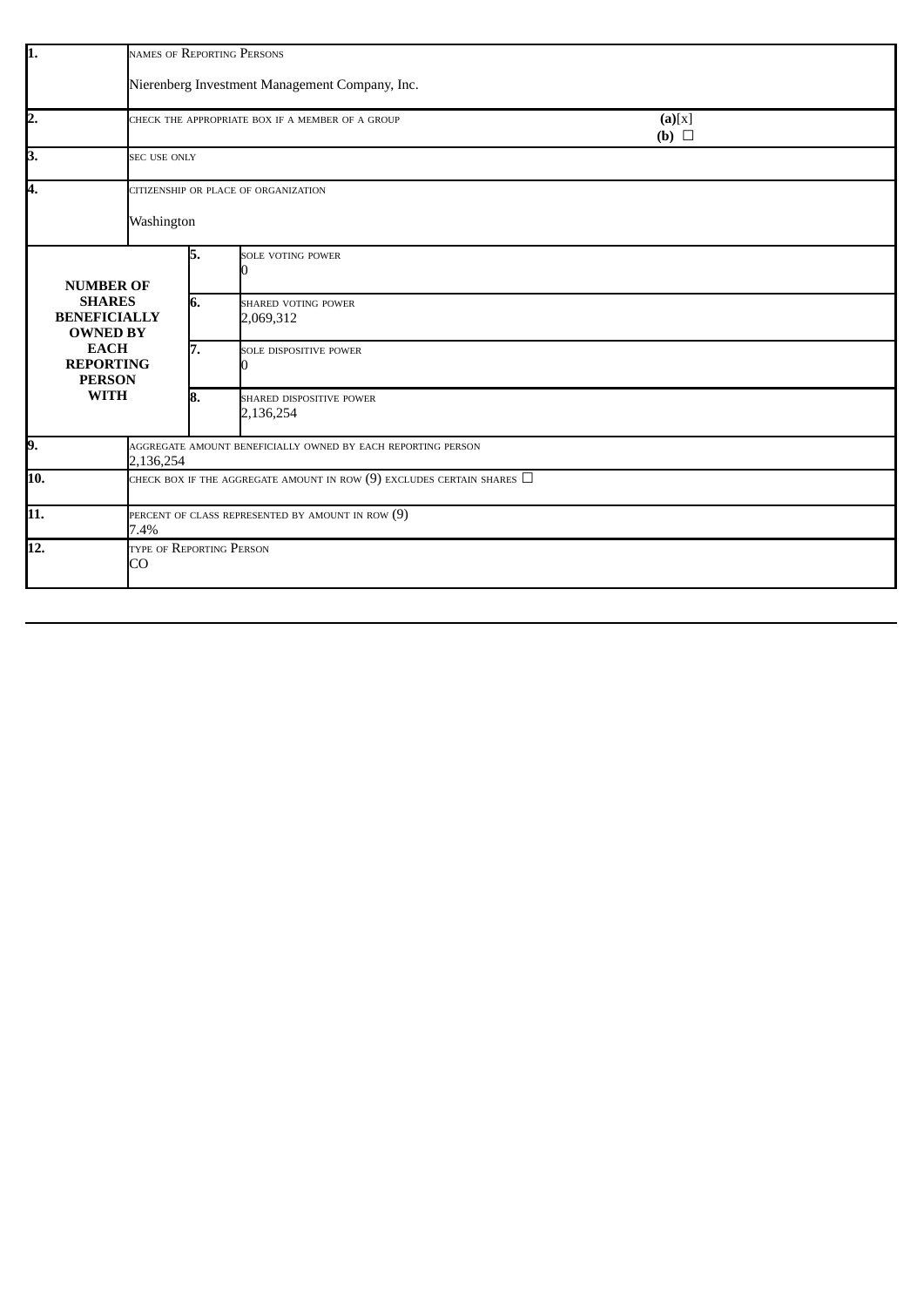| 1.                                                      | NAMES OF REPORTING PERSONS                                   |                                      |                                                                             |                      |  |  |  |  |
|---------------------------------------------------------|--------------------------------------------------------------|--------------------------------------|-----------------------------------------------------------------------------|----------------------|--|--|--|--|
|                                                         | David Nierenberg                                             |                                      |                                                                             |                      |  |  |  |  |
| 2.                                                      |                                                              |                                      | CHECK THE APPROPRIATE BOX IF A MEMBER OF A GROUP                            | (a)[x]<br>(b) $\Box$ |  |  |  |  |
| 3.                                                      | <b>SEC USE ONLY</b>                                          |                                      |                                                                             |                      |  |  |  |  |
| Ā.                                                      |                                                              | CITIZENSHIP OR PLACE OF ORGANIZATION |                                                                             |                      |  |  |  |  |
|                                                         |                                                              | <b>United Stated of America</b>      |                                                                             |                      |  |  |  |  |
| <b>NUMBER OF</b>                                        |                                                              | 5.                                   | SOLE VOTING POWER                                                           |                      |  |  |  |  |
| <b>SHARES</b><br><b>BENEFICIALLY</b><br><b>OWNED BY</b> |                                                              | 6.                                   | SHARED VOTING POWER<br>2,069,312                                            |                      |  |  |  |  |
| <b>EACH</b><br><b>REPORTING</b><br><b>PERSON</b>        |                                                              | 17.                                  | SOLE DISPOSITIVE POWER                                                      |                      |  |  |  |  |
| <b>WITH</b>                                             |                                                              | 8.                                   | SHARED DISPOSITIVE POWER<br>2,136,254                                       |                      |  |  |  |  |
| 9.                                                      | AGGREGATE AMOUNT BENEFICIALLY OWNED BY EACH REPORTING PERSON |                                      |                                                                             |                      |  |  |  |  |
| $\overline{10}$ .                                       |                                                              |                                      | check box if the aggregate amount in row (9) excludes certain shares $\Box$ |                      |  |  |  |  |
| 11.                                                     | 7.4%                                                         |                                      | PERCENT OF CLASS REPRESENTED BY AMOUNT IN ROW $(9)$                         |                      |  |  |  |  |
| $\overline{12.}$                                        | TYPE OF REPORTING PERSON<br>IΝ                               |                                      |                                                                             |                      |  |  |  |  |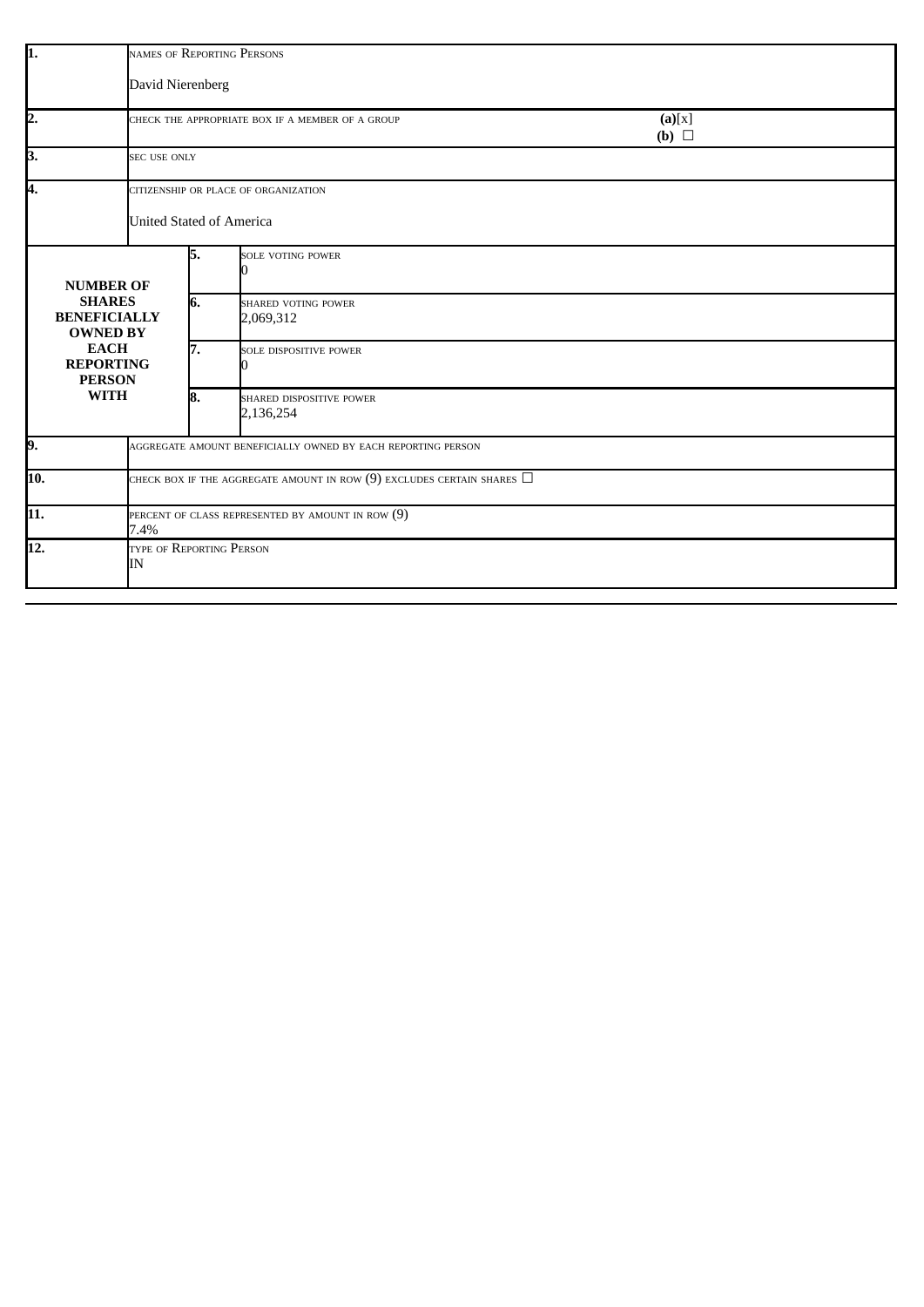This Amendment No. 1 to Schedule 13G amends the below-identified Item of the Schedule 13G previously filed on May 7, 2021. **Item 1.**

### **(a) Name of Issuer:**

Potbelly Corp. (the "Issuer")

### **(b) Address of Issuer's Principal Executive Offices:**

111 N. Canal Street, Suite 850, Chicago, Illinois 60606

## **Item 2.**

### **(a), (c) Name of Person Filing and Citizenship:**

The names of the persons filing this Schedule 13G (collectively, the "Reporting Persons") are:

- The D3 Family Fund, L.P., a Washington limited partnership (the "Family Fund");
- The D3 Family Bulldog Fund, L.P., a Washington limited partnership (the "Bulldog Fund");
- The Benedict Value Fund, L.P., a Delaware limited partnership (the "Benedict Fund");
- Haredale Limited, a Bahamian corporation (the "Managed Account"),
- Nierenberg Investment Management Company, Inc., a Washington corporation ("NIMCO") which is the sole general partner of the Family Fund and the Bulldog Fund;
- David Nierenberg, a United States citizen ("Mr. Nierenberg"), who is the President of NIMCO.

NIMCO and Mr. Nierenberg may each be deemed to have voting and dispositive power with respect to the shares of Common Stock (as defined below) held by the Family Fund, the Bulldog Fund and Benedict Fund.

### **(b) Address of Principal Business Office or, if None, Residence:**

The business address of each of the Reporting Persons is 19605 N.E. 8th Street, Camas, Washington 98607.

**(d) Title of Class of Securities:** Common Stock, \$0.01 par value (the "Common Stock")

### **(e) CUSIP Number:** 73754Y100

### Item 3. If This Statement is Filed Pursuant to Rule 13d-1(b), or 13d-2(b) or (c), Check Whether the Person Filing is a: N/A

- (a)  $\Box$  Broker or dealer registered under Section 15 of the Act (15 U.S.C. 780);
- (b)  $\Box$  Bank as defined in Section 3(a)(6) of the Act (15 U.S.C. 78c);
- (c)  $\Box$  Insurance company as defined in Section 3(a)(19) of the Act (15 U.S.C. 78c);
- (d) ☐ Investment company registered under Section 8 of the Investment Company Act of 1940 (15 U.S.C. 80a-8);
- (e)  $\Box$  An investment adviser in accordance with Rule 13d-1(b)(1)(ii)(E);
- (f)  $\Box$  An employee benefit plan or endowment fund in accordance with Rule 13d-1(b)(1)(ii)(F);
- (g)  $\Box$  A parent holding company or control person in accordance with Rule 13d-1(b)(1)(ii)(G);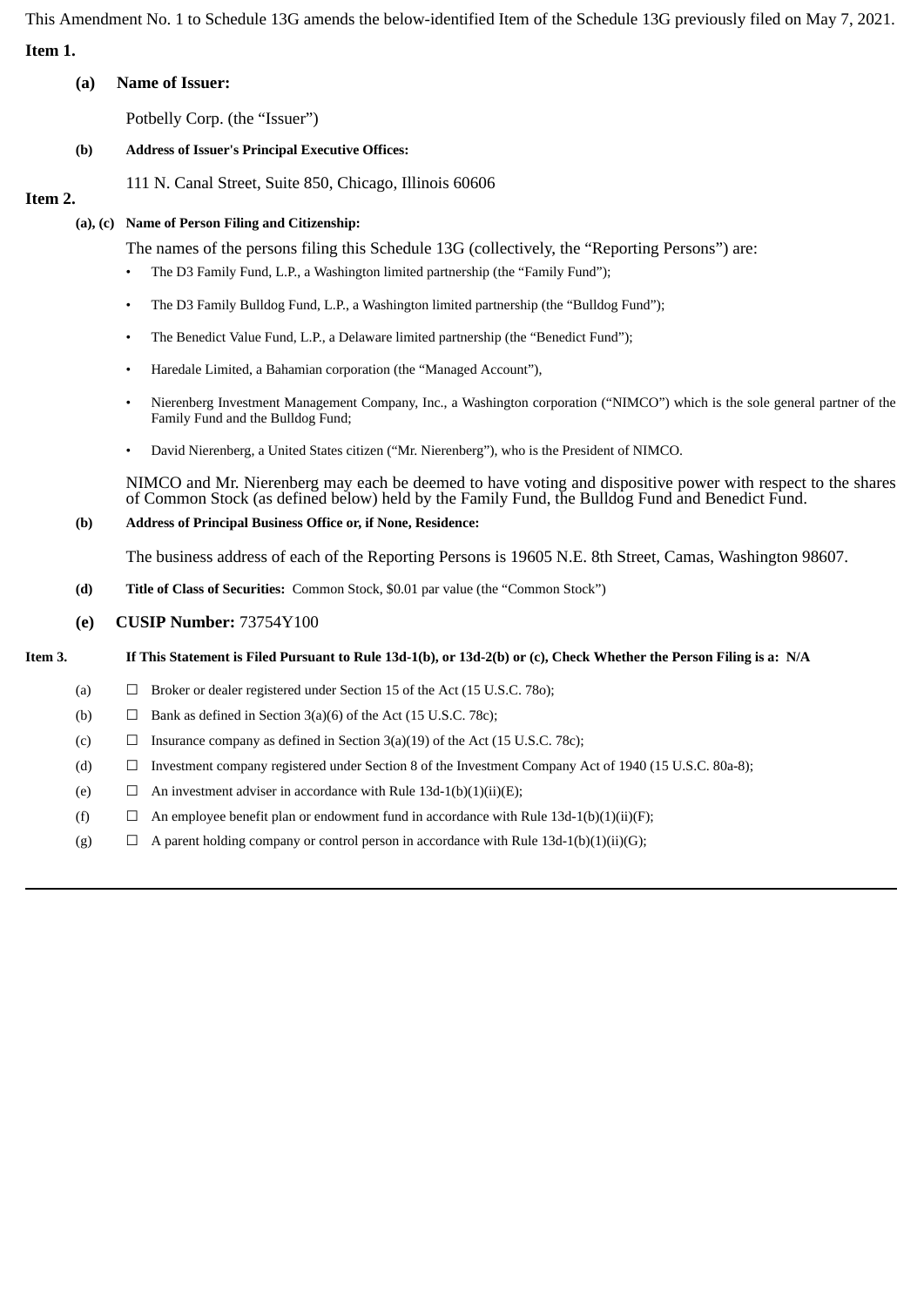- (h)  $\Box$  A savings association as defined in Section 3(b) of the Federal Deposit Insurance Act (12 U.S.C. 1813);
- (i)  $\Box$  A church plan that is excluded from the definition of an investment company under Section 3(c)(14) of the Investment Company Act of 1940 (15 U.S.C. 80a-3);
- (j)  $\Box$  Group, in accordance with Rule 13d-1(b)(1)(ii)(J).
- (k)  $\Box$  Group, in accordance with Rule 13d-1(b)(1)(ii)(J). If filing as a non-U.S. institution in accordance with Rule 13d-1(b)(1)(ii)(J), please specify the type of institution:

If this statement is filed pursuant to Rule  $13d-1(c)$ , check this box [x]

#### **Item 4. Ownership.**

#### **(a), (b) Amount beneficially owned; Percent of Class:**

The Family Fund individually beneficially owns 639,124 shares of Common Stock, constituting approximately 2.2% of all of the outstanding shares of Common Stock based on 28,750,836 shares of Common Stock outstanding as of October 24, 2021, as set forth in the Issuer's Form 10-Q filed by the Issuer on November 4, 2021.

The Bulldog Fund individually beneficially owns 1,267,564 shares of Common Stock, constituting approximately 4.4% of all the outstanding shares of Common Stock.

The Benedict Fund individually beneficially owns 162,624 shares of Common Stock, constituting less than 1% of all the outstanding shares of Common Stock.

The Managed Account individually beneficially owns 66,942 shares of Common Stock, constituting less than 1% of all the outstanding shares of Common Stock.

NIMCO may be deemed to be the beneficial owner of the 2,136,254 shares of Common Stock owned by the Family Fund, the Bulldog Fund, the Benedict Fund and the Managed Account, constituting approximately 7.4% of all of the outstanding shares of Common Stock.

Mr. Nierenberg may be deemed to be the beneficial owner of the 2,136,254 shares of Common Stock beneficially owned by NIMCO, constituting approximately 7.4% of all of the outstanding shares of Common Stock.

The Reporting Persons, in the aggregate, beneficially own 2,136,254 Shares, constituting approximately 7.4% of the outstanding shares of Common Stock.

#### **(c) Number of shares as to which such person has:**

**(i), (iii)** The Managed Account has the sole power to vote or direct the vote of the Common Stock held by it. None of the Reporting Persons has the sole power to dispose or direct the disposition of, any shares of Common Stock.

**(ii), (iv)** The Family Fund, NIMCO and Mr. Nierenberg have shared power (A) to vote or direct the vote of, and (B) to dispose or direct the disposition of, the 639,124 shares of Common Stock held by the Family Fund.

The Bulldog Fund, NIMCO and Mr. Nierenberg have shared power (A) to vote or direct the vote of, and (B) to dispose or direct the disposition of, the 1,267,564 shares of Common Stock held by the Bulldog Fund.

The Benedict Value Fund, NIMCO and Mr. Nierenberg have shared power (A) to vote or direct the vote of, and (B) to dispose or direct the disposition of, the 162,624 shares of Common Stock held by the Benedict Value Fund.

The Managed Account, NIMCO and Mr. Nierenberg have shared power to dispose or direct the disposition of, the 66,942 shares of Common Stock held by the Bulldog Fund.

#### **Item 5. Ownership of Five Percent or Less of a Class.**

If this statement is being filed to report the fact that as of the date hereof the Reporting Persons have ceased to be the beneficial owner of more than five percent of the class of securities, check the following [ ].

# **Item 6. Ownership of More than Five Percent on Behalf of Another Person.** N/A Item 7. Identification and Classification of the Subsidiary Which Acquired the Security Being Reported on By the Parent Holding **Company or Control Person.**

N/A

### **Item 8. Identification and Classification of Members of the Group.**

See Exhibit 1 to the Schedule 13G filed with the SEC on May 7, 2021.

### **Item 9. Notice of Dissolution of Group.**

N/A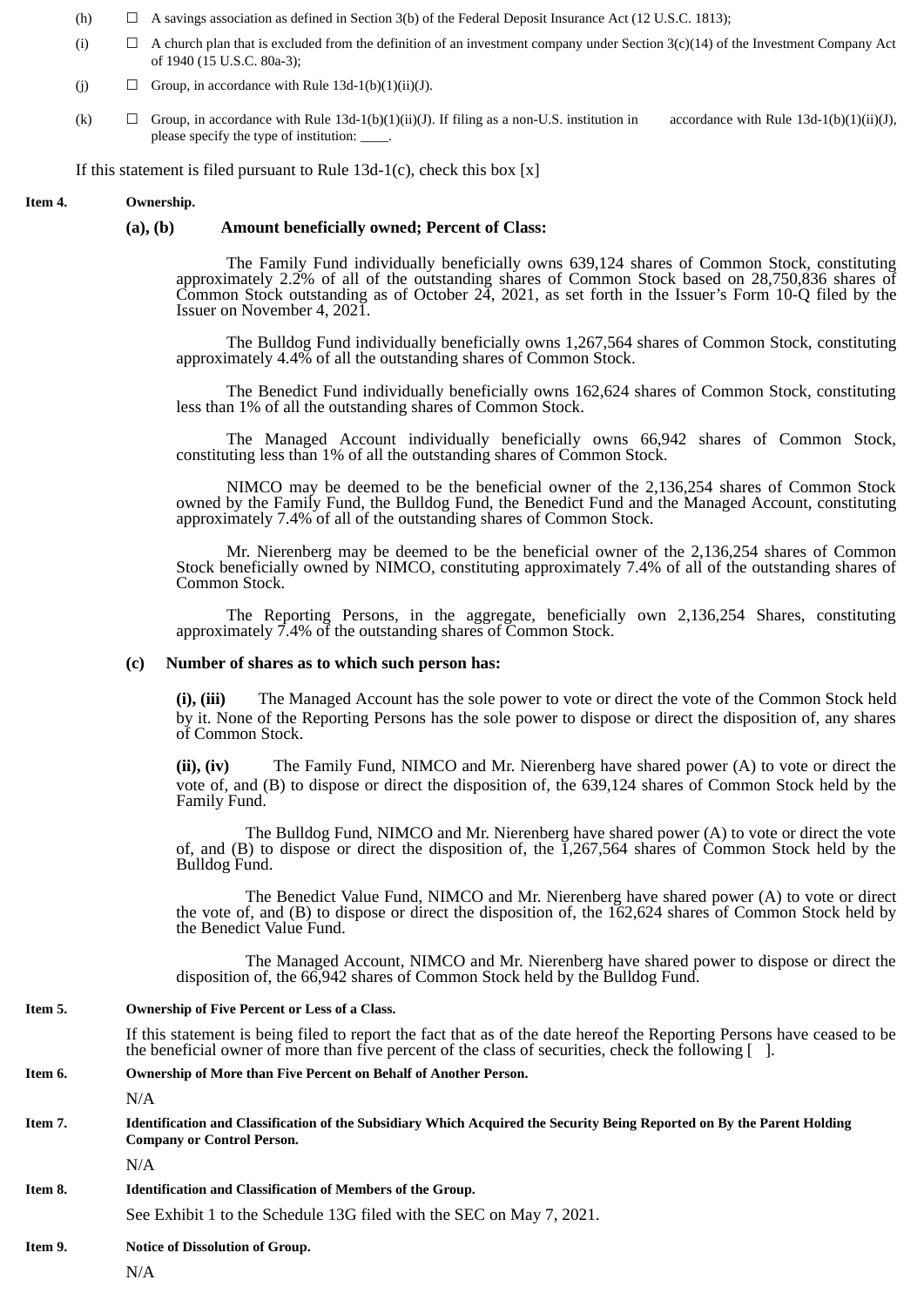#### **Item 10. Certification.**

By signing below each of the undersigned certifies that, to the best of its or his knowledge and belief, the securities referred to above were not acquired and are not held for the purpose of or with the effect of changing or influencing the control of the issuer of the securities and were not acquired and are not held in connection with or as a participant in any transaction having that purpose or effect.